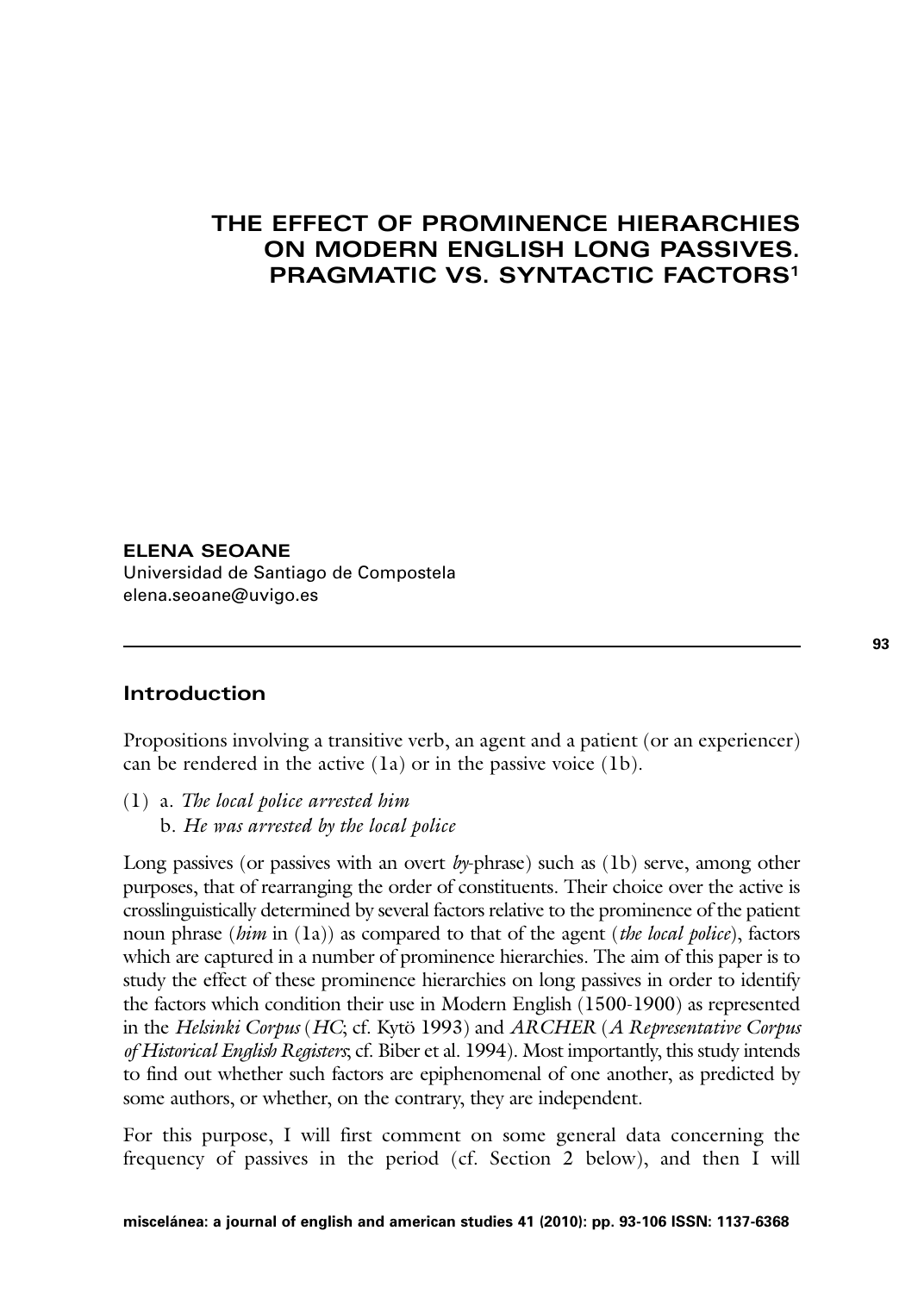concentrate on the interaction of pragmatic, semantic and structural factors in determining the use of long passives as word-order rearranging devices (Section 3). Finally, Section 4 will summarise the conclusions derived from this study.

## **2. Passives in Modern English: frequency and textual distribution**

The frequency of use of the passive voice, as well as its function are largely determined by the register in which it is used (cf. Svartvik 1966; Seoane 2006). For this reason, I examined stylistically different texts, as follows. I selected on the one hand Sermons, Science and Law for their highly formal quality, and on the other Drama, Fiction and Private Letters for being tendentially less formal and closer to the spoken varieties of English. The corpus comprises 300,000 words. The Early Modern English sample (EModE, 1500-1700) is from the *Helsinki Corpus;* the Late Modern English data (LModE, 1700-1900) are mainly drawn from *ARCHER*, except for the legal texts which are not represented in *ARCHER* and have been specially compiled for this paper. These are made up of extracts of laws and statutes written in British English from the period, and have been downloaded from the Internet (e.g. at www.british-history.ac.uk).

Table 1 shows the ratio of passives as compared to actives in all text types. The count of active constructions was restricted to those for which a passive counterpart would be available, so that examples such as  $(2)$ , an intransitive clause, and  $(3)$ , a copular clause, were excluded. In other words, only active transitive clauses with an overt object eligible to become a passive subject were included in the count. This decision was informed by the fact that, in a study of syntactic variation like this, only the frequency of variants in contexts where they can actually take place is relevant. Sheer frequency of a given variant per number of words is not interesting, since low frequency of such a variant could reflect, for example, that its occurrence is constrained by linguistic factors, rather than that it is infrequently selected by the speaker. By counting the contexts where the variant can occur but does not, we can ascertain the frequency and factors determining the speaker's choice.

(2) (Lady Fan.) "Every Circumstance of nice Breeding **must needs appear** ridiculous to one who has so natural an Antipathy to Good-Manners"*.* (1730. Drama. Vanbrugh, John (Sir). *The Provok'd Wife*. In *Plays Written by Sir John Vanbrugh*. *ARCHER*).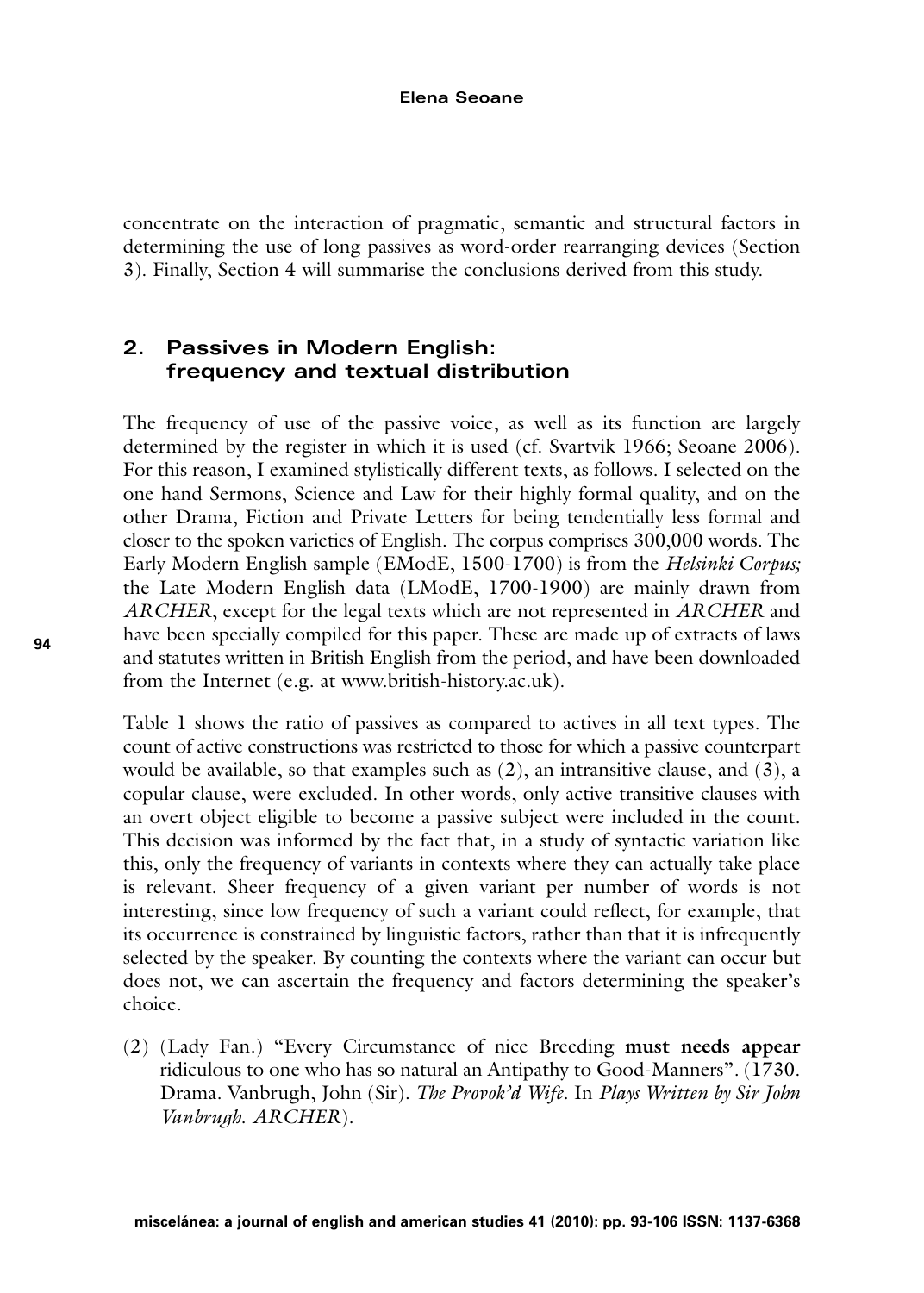(3) "But the general results **were** as satisfactory as if the whole series of the arrangements had been compleat"*.* (1825. Science. Barlow, Peter. "On the temporary magnetic effect induced in iron bodies by rotation". *Philosophical Transactions* 115: 317-327. *ARCHER*)

|                  |              | Passives<br>% (No.) | Actives<br>% (No.) |
|------------------|--------------|---------------------|--------------------|
| LAW              | <b>EModE</b> | 52.9 (892)          | 47.0 (792)         |
|                  | <b>LModE</b> | 51.1 (543)          | 48.9 (520)         |
| <b>SCIENCE</b>   | <b>EModE</b> | 31.5 (395)          | 68.4 (858)         |
|                  | LModE        | 52.4 (496)          | 47.5 (449)         |
| <b>SERMONS</b>   | <b>EModE</b> | 22.6 (182)          | 77.3 (623)         |
|                  | LModE        | 38.7 (452)          | 61.2 (713)         |
| <b>DRAMA</b>     | <b>EModE</b> | 10.2 (128)          | 89.7 (1,117)       |
|                  | LModE        | 16.5 (171)          | 83.4 (862)         |
| <b>FICTION</b>   | <b>EModE</b> | 6.7(115)            | 93.2 (1,601)       |
|                  | LModE        | 25.0 (293)          | 74.9 (878)         |
| <b>P.LETTERS</b> | <b>EModE</b> | 12.7 (350)          | 87.2 (2,402)       |
|                  | LModE        | 21.9 (216)          | 78.0 (767)         |

TABLE 1. Number of passives and actives found, with indication of relative frequency

In all text types other than legal texts, where the ratio of passives is similar in both Early and Late Modern English, we observe an increase in the frequency of passives through the period, following the general trend observed from Old English, of a steady increase in the use of passives. As for text-types, Table 1 shows that, as expected, it is mainly the degree of formality or the style used that conditions the frequency of passives, since these are predominantly associated with formal texts (cf. Seoane and Williams 2006).

In addition to this stylistic function, other factors interact in the choice between active and passive. Some of these factors are more prone to occur in short (or agentless) passives while others are more apparent in long passives. Put briefly, short passives are mainly used to background the agent by eliding it, while long passives are object-foregrounding devices whereby patients come to occupy initial topical position with the resulting rearrangement of clause elements. In this paper I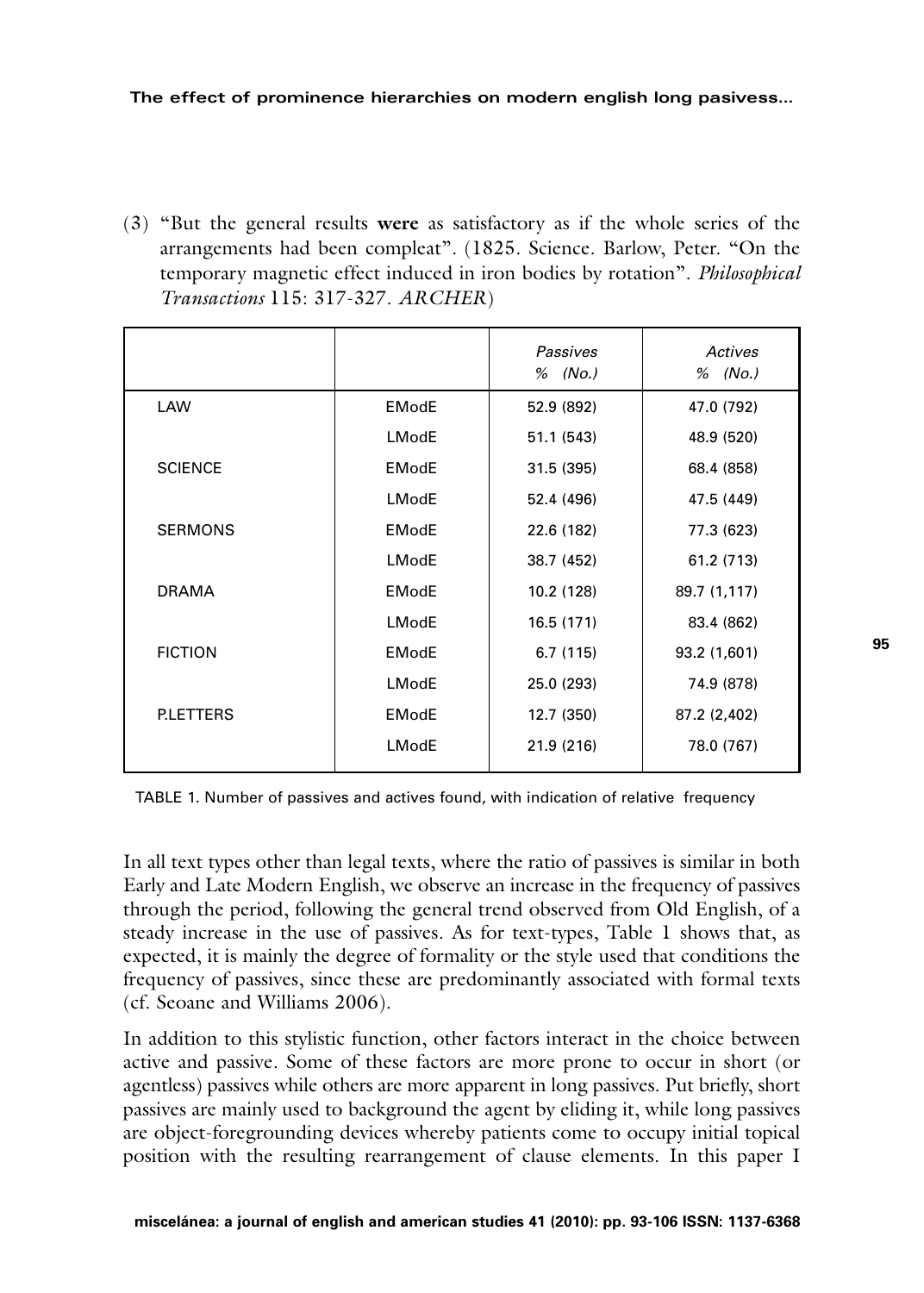### **Elena Seoane**

concentrate on long passives and the reasons which determine their use as word order rearranging devices. The key questions this study intends to answer are, firstly, whether this rearrangement of elements is determined by pragmatic, semantic or structural factors, and, secondly, whether these factors are independent of or dependent on one another. Table 2 sets out the proportion of short to long passives per text-type and shows that, as expected, the proportion of long passives tends to be higher in formal texts, with the exception of Science (for a discussion of the textual distribution of long passives, cf. Seoane 2006: 372-373).2

|                 |              | <b>Short Passives</b><br>%<br>(No.) | Long Passives<br>%<br>(No.) |
|-----------------|--------------|-------------------------------------|-----------------------------|
| LAW             | <b>EModE</b> | 80.1 (715)                          | 19.8 (177)                  |
|                 | LModE        | 84.8 (461)                          | 15.1 (82)                   |
| <b>SCIENCE</b>  | <b>EModE</b> | 90.6 (358)                          | 9.3(37)                     |
|                 | LModE        | 93.3 (463)                          | 6.6(33)                     |
| <b>SERMONS</b>  | <b>EModE</b> | 83.5 (152)                          | 16.4 (30)                   |
|                 | <b>LModE</b> | 87.8 (397)                          | 12.1(55)                    |
| <b>DRAMA</b>    | <b>EModE</b> | 96.8 (124)                          | 3.1(4)                      |
|                 | LModE        | 93.5 (160)                          | 6.4(11)                     |
| <b>FICTION</b>  | <b>EModE</b> | 94.7 (109)                          | 5.2(6)                      |
|                 | LModE        | 90.1 (264)                          | 9.8(29)                     |
| <b>PLETTERS</b> | <b>EModE</b> | 95.1 (333)                          | 4.8(17)                     |
|                 | LModE        | 90.2 (195)                          | 9.7(21)                     |

TABLE 2. Number and percentage of long and short passives per text-type and subperiod

### **3. The long passive as a word-order rearranging device**

As already mentioned, the factors which condition word order arrangements concern the degree of semantic, pragmatic and syntactic prominence of the constituents involved. A number of prominence hierarchies capture the ordering preferences that characterise most SVO languages (Sornicola 2006), as shown in Figure 1. Noun phrases with features figuring at the left of these hierarchies are the candidates most likely to become topics and occupy initial position.<sup>3</sup>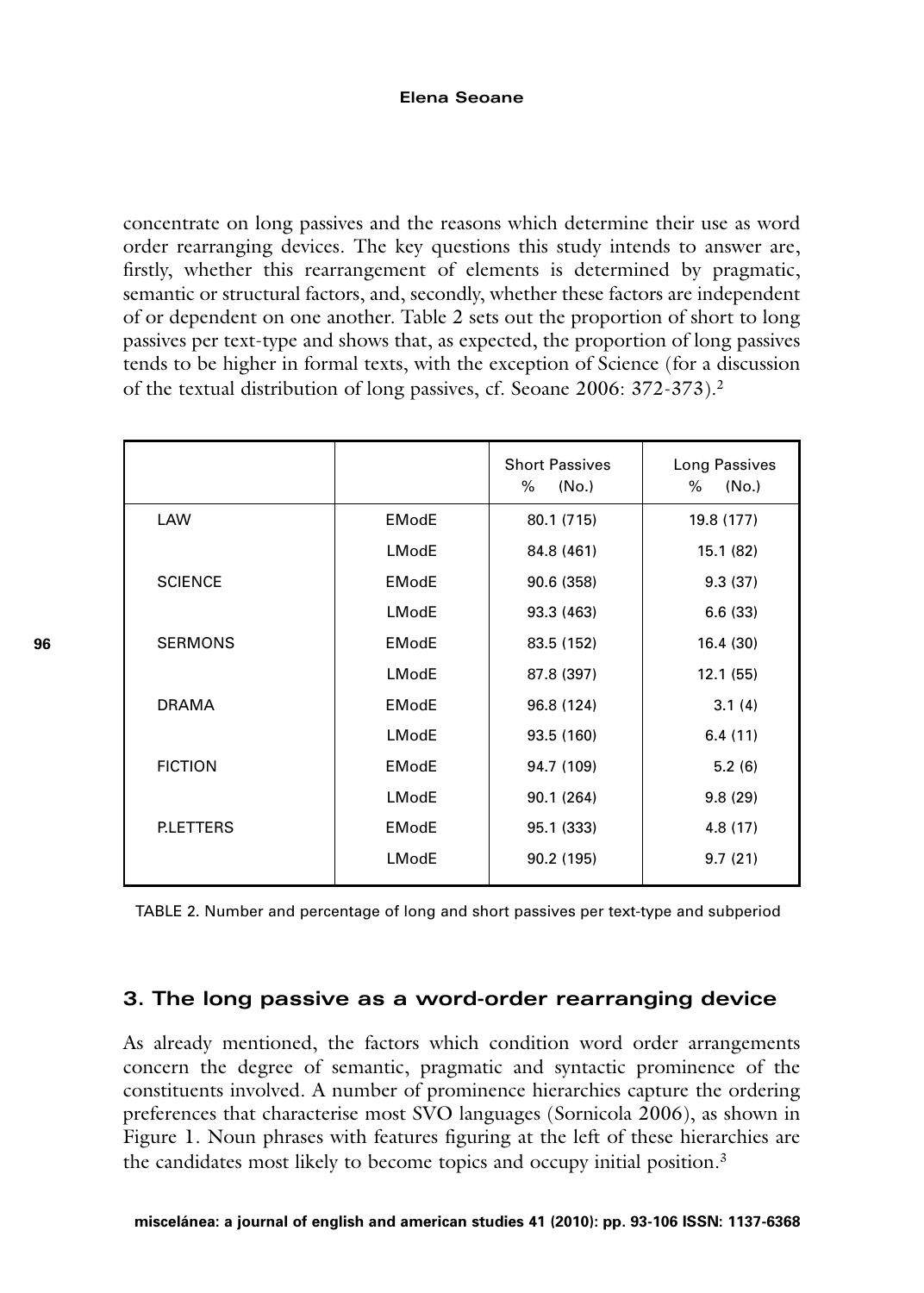| THE FAMILIARITY HIERARCHIES                                |                                                                                                    |  |
|------------------------------------------------------------|----------------------------------------------------------------------------------------------------|--|
| given > new<br>definite > indefinite (Table 4) (Kiss 1998) | (Table 3) (Prince 1992; Birner and Ward 1998)                                                      |  |
| THE DOMINANCE HIERARCHIES                                  |                                                                                                    |  |
| The personal hierarchy:                                    | $human > non-human$<br>(Table 5) (Silverstein 1976;<br>Kiss 1998)                                  |  |
| The empathy hierarchy:                                     | $1^{st}$ person > $2^{nd}$ person > $3^{rd}$ person (Kuno and Kabura-<br>ki 1977)                  |  |
| The semantic role hierarchy:                               | agent > recipient / benefactive > patient > instrumental ><br>spatial > temporal (Siewierska 1994) |  |
| THE FORMAL HIERARCHY                                       |                                                                                                    |  |
| Short > long                                               | (Table 6) (Hawkins 1994; Wasow 2002)                                                               |  |
|                                                            |                                                                                                    |  |

FIGURE 1. PROMINENCE HIERARCHIES

Examination of the long passives in the corpus as regards these hierarchies provided the following results. Firstly, the empathy and semantic role hierarchies, whose effects are exemplified in  $(4)$  and  $(5)$  respectively, had to be left out because they yielded figures that are too low to draw any kind of conclusion. In the case of the empathy hierarchy only 14 passives involved speech-actparticipants (first and second person pronouns); as for the semantic role hierarchy, it involved too small a subgroup of passives, namely those derived from active ditransitive clauses, where there is a choice between fronting a patient or a benefactive noun phrase.

- (4) "In cutting down the peat to the bed of marl, the remains of the gigantic elk have frequently been met with; and invariably, as **I** am assured by **the concurrent testimony of the tenantry**, placed between the peat and the marl, or merely impressed in the latter"*.* (1825. Science. Weaver, Thomas. "On the fossil elk of Ireland". *Philosophical Transactions* 115: 429-435. *ARCHER*).
- (5) "After supper they took a walk and when bedtime came, Liberius and Angelica retired to their chamber, where Sylvia having helped her lady to undress and wished them a good night, she also retired to her own and slept soundly, having little regard or so much as thought of **what** had been told **her** by **Liberius and Angelica"**. (1723. Fiction. Blackmore, Arthur. *Luck at Last; or the Happy Unfortunate.* In McBurney, William H. (ed.) *Four Before Richardson. ARCHER).*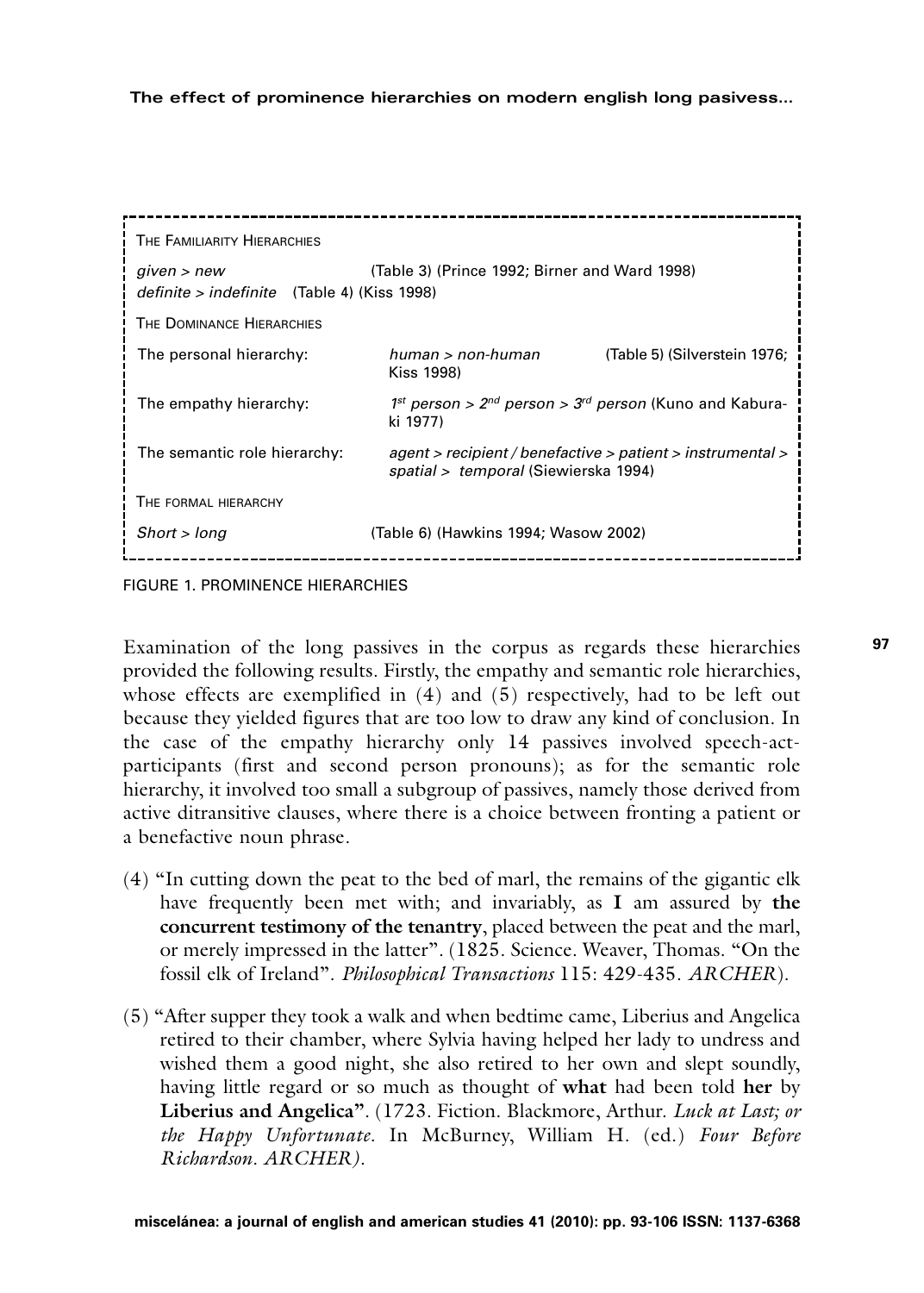The rest of the variables yield the results displayed in Tables 3 to 6. The first row in each table, in bold type, corresponds to the optimal ordering predicted by these hierarchies, that is, given precedes new (Table 3 and example (6)), subject is more definite than agent (Table 4, example (7)), human precedes non-human (Table 5, example  $(8)$ ) and short precedes long (Table 6, example  $(9)$ ).

- (6) "Hitherto **it** has not been disapproved of by **some people of judgment, who have seen parts of it"**. (1752. Private Letters. Carroll, John (ed.) *Selected Letters of Samuel Richardson* : 218.219*. ARCHER*).
- (7) "In one **the child** is being attacked by **a serpent**, and the dog standing over to defend it". (1851. Private Letters. Cohen, Morton N. (ed.) *The letters of Lewis Carroll. Vol. I: 1837-1885. ARCHER*).
- (8) "I do not ask them whether **they** are made unhappy by **the fear of God's anger**" (1824. Sermons. Hall, Robert. Marks of Love to God. In G. Kleiser (comp.) *The World's Great Sermons. Vol. III. ARCHER*).
- (9) "**It** is fettered by **none of those conditions which confine the swiftest bodies that traverse the surface of the earth"** (1829-1890. Liddon, Henry. Influences of the Holy Spirit. In G. Kleiser (comp.) *The World's Greatest Sermons. Vol. VII. ARCHER*).

|             | % (No.)    |
|-------------|------------|
| Given / New | 53.3 (247) |
| New / Given | $7.3$ (34) |
| Given/Given | 15.1(70)   |
| New / New   | 24.1 (112) |

|  | TABLE 3. Information conveyed by the subject /agent |  |  |  |  |
|--|-----------------------------------------------------|--|--|--|--|
|--|-----------------------------------------------------|--|--|--|--|

|                                   | % (No.)    |
|-----------------------------------|------------|
| Subject more definite than agent  | 46.0 (213) |
| Subject less definite than agent  | 18.7 (87)  |
| Subject equally definite as agent | 35.2 (163) |

TABLE 4. Relative degree of definiteness of subject and agent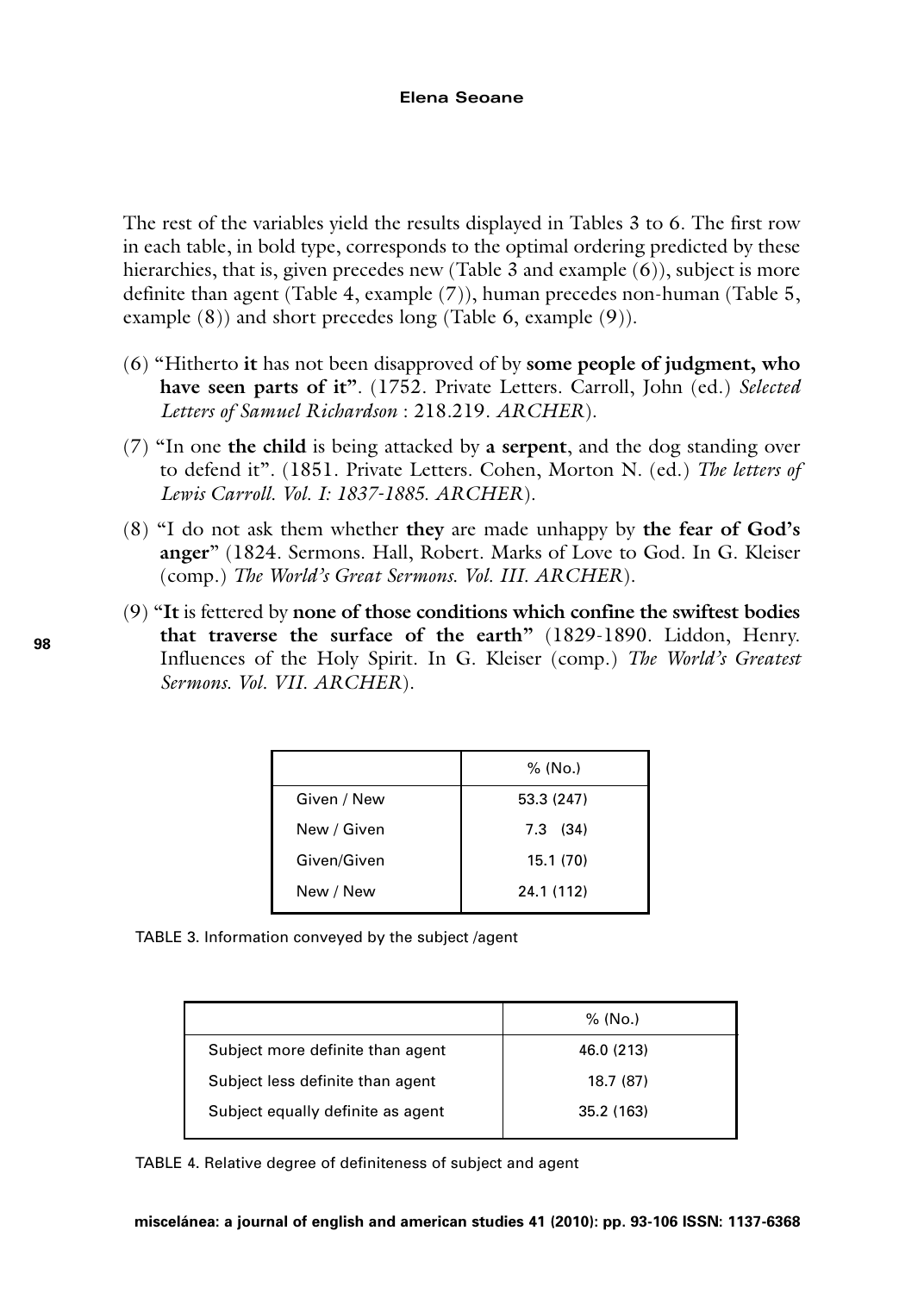|                 | % (No.)    |
|-----------------|------------|
| $+H+A$ / $-H-A$ | 18.5 (86)  |
| $-H-A$ / $+H+A$ | 32.3 (150) |
| $+H+A$ / $+H+A$ | 16.4 (76)  |
| $-H-A$ /-H-A    | 32.6 (151) |

TABLE 5. Human and animacy features of the subject/agent

| % (No.)    |
|------------|
| 69.9 (324) |
| 16.6 (77)  |
| 13.3(62)   |
|            |

TABLE 6. Relative length of subject and agent

These tables show that all factors play a role in determining the use of long passives except one, namely the animacy of the subject and agent. According to the results in Table 5, promoting human patients at the expense of non-human agents is not a conditioning factor in long passives. This result goes against a widely acknowledged crosslinguistic tendency to show animacy-based word order preferences; in fact, the effects of the animacy hierarchy are categorical in some languages, such as Lummi, which have person-driven passives (Bresnan et al. 2001; cf. also Comrie 1989 on Navaho and Hawkins 1994 on Sesotho). In the case of Early Modern English we could attribute such a finding to the fact that this tendency to have human subjects was only in its inception at the time (cf. Söderlind 1951-58; Strang 1970). However, since the weak influence of animacy on passives is present in the corpus as late as the eighteenth century, it cannot be justified in historical terms.<sup>4</sup>

All the other factors examined give positive results. Therefore, the long passives in the corpus prove to be sensitive to two types of factors; firstly, pragmatic factors, the familiarity and definiteness of the information conveyed, and secondly, structural factors, that is, the relative weight of the constituents. We are obviously moving in the terrain of interrelated factors, because given, definite information tends to be structurally short while new information needs modification and specification and therefore tends to be longer. As for the reason why given should precede new and short should precede long, several studies have proved that such ordering facilitates utterance planning, production and parsing: heavy and new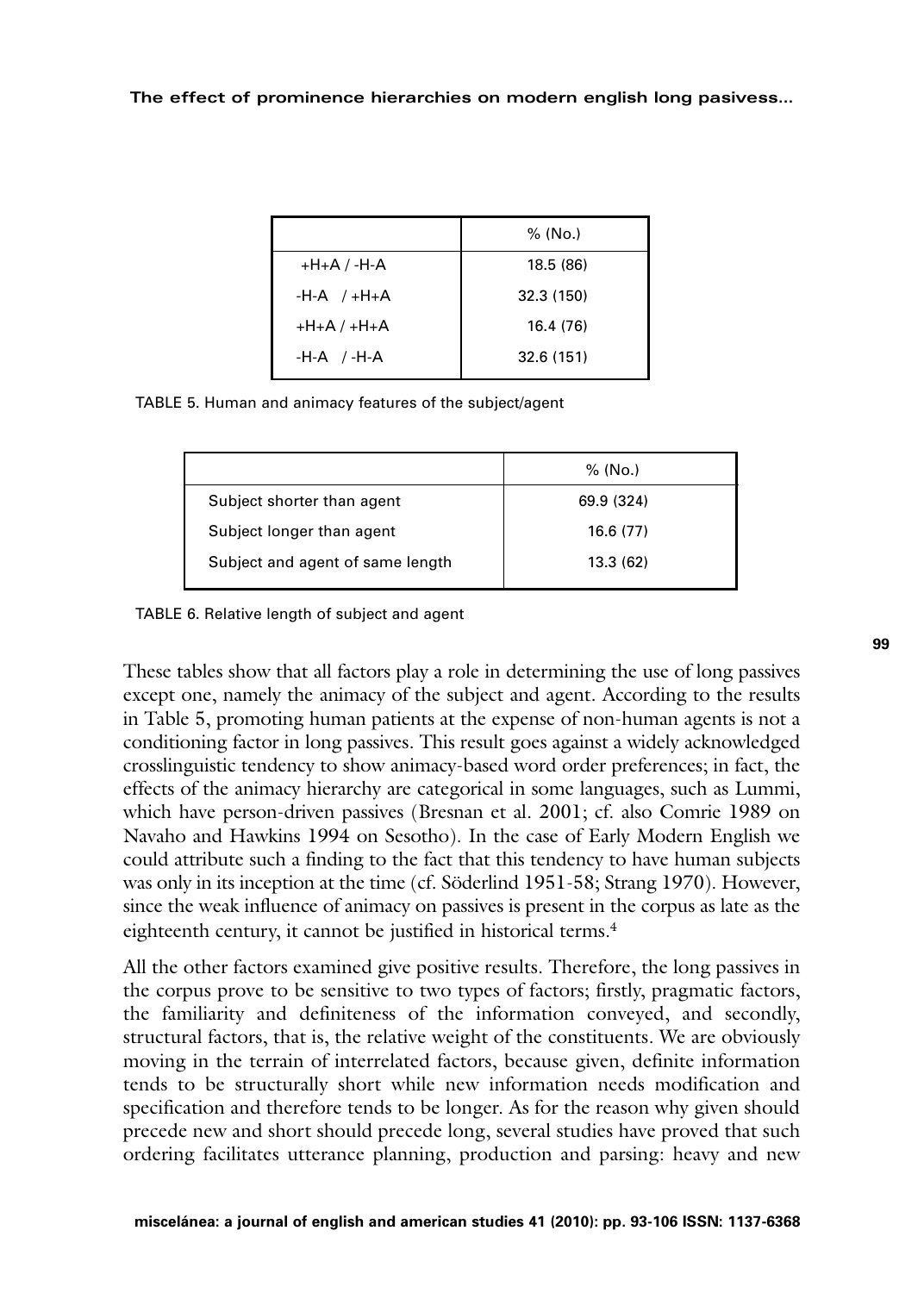#### **Elena Seoane**

constituents are difficult to produce and comprehend, and therefore are best left till the end of the utterance (Arnold et al. 2000 for an extensive literature review; Wasow and Arnold 2003:147ff). An explicit version of this idea is Hawkins's Principle of Early Immediate Constituents (1994) later subsumed under his principle of Minimised Domains (2004).

Before I move on to study the effect of these two interacting factors and evaluate their relative importance, a few words may be in order concerning their nature and the way they have been operationalised in the corpus. As for pragmatic factors, given-before-new is a simplified representation of a more general category normally referred to as discourse status (Arnold et al. 2000) or pragmatic information status (Hawkins 2004). I am aware that it is problematic to encapsulate discourse status in a binomial category like given/new, just as it is to classify it into the three categories proposed by Prince (1992) —discourse given, inferable, discourse new or those by Chafe (1994:72) —already active, previously semi-active, previously inactive— or even into the five categories in Lambrecht's Topic Acceptability Scale (1994:165), because *given, inferable* or *active* are also scalar concepts and depend on the recency of mention. Therefore, while finer-grained distinctions in discourse status might affect ordering preferences (Wasow and Arnold 2003:129- 130), given/new is a straightforward coding-scheme commonly used in empirical studies which I have considered valid for the present study. *Given* in this paper is the referent that has been mentioned in the linguistic context or is present in the extralinguistic context, as is the case with deictic elements. *New* is a referent mentioned for the first time, new in context.

As for structural factors, the traditional Principle of End Weight, in Quirk et al.'s (1972) terminology, predicts that long, heavy constituents tend to occupy the final position of the clause. Weight, or structural complexity, has been variously characterised: some scholars equate weight with length (Altenberg 1982; Rosenbach 2002, 2005), that is, the number of words in a constituent, and others take into account complexity, the number of nodes and phrasal nodes dominated (especially notable are the contributions of Hawkins 1994, 2004 on this matter). These characterisations correlate with each other since complex constituents also tend to be longer, and in fact it is still a matter of controversy whether these characterisations are distinct or not (Wasow and Arnold 2003). Wasow (1997, 2002) evaluates eight different characterisations of weight as found in the literature and proves that they yield similar results with regard to the three weight-sensitive phenomena he studies (heavy noun phrase shift, particle movement, and the dative alternation). For this reason I find it reasonable to use weight in the sense of length in this study, taking into consideration the number of words (not syllables) making up the subject and agent of the long passives.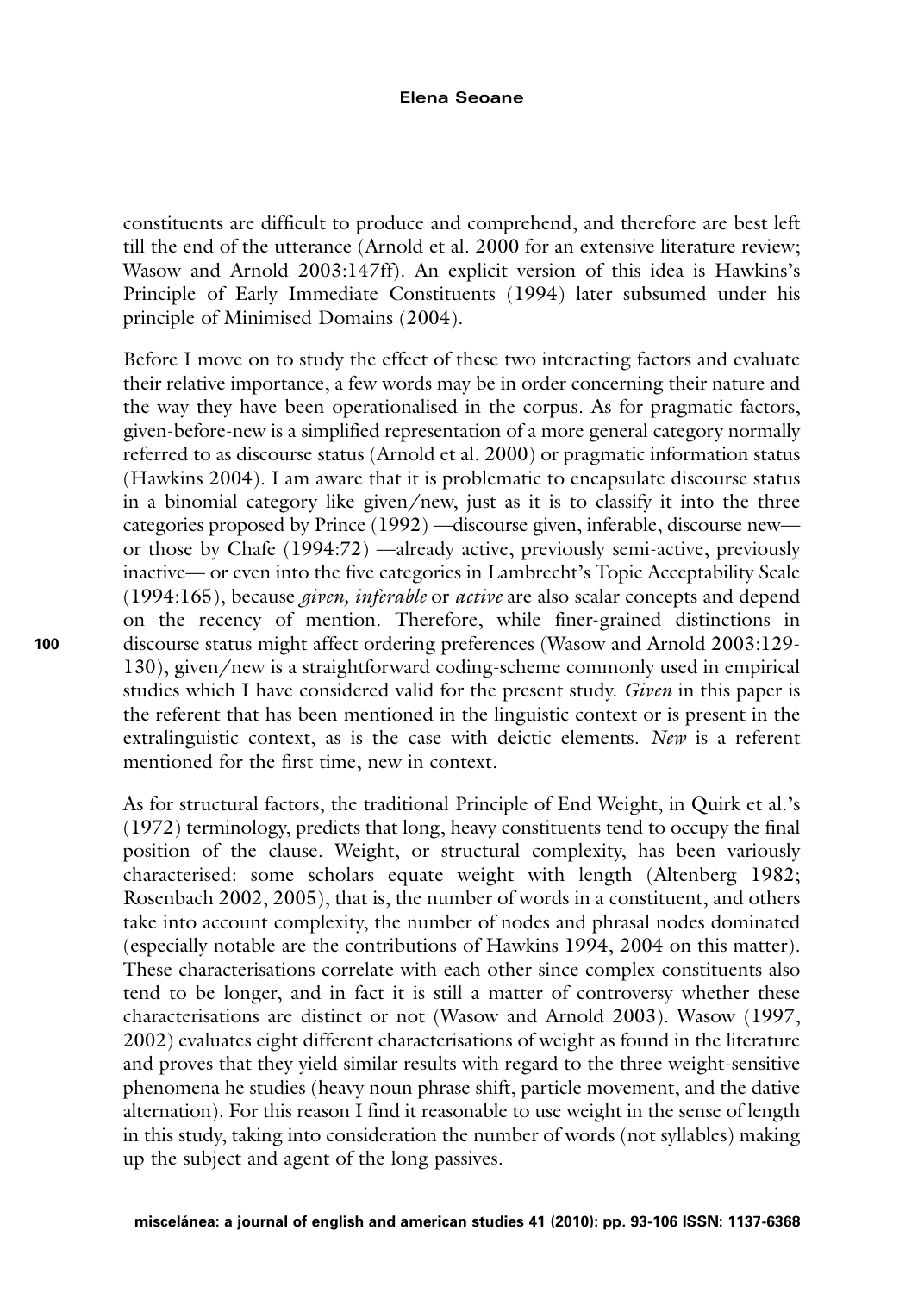**The effect of prominence hierarchies on modern english long pasivess…**

Coming back to the corpus results, what we are basically left with is that most examples have the given-before-new and short-before-long order, as in example (10):

(10)"**He** had been sold by **a man of honour** for twenty shekels of silver" (1750. Sermon. Sterne, Laurence. The Prodigal Son. In R. Nye (ed.), *The English Sermon, An Anthology. Vol.III: 1750-1850. ARCHER*)

*He* is given information and short, and *a man of honour* is new information and longer. The question that emerges here is whether the passive is chosen by virtue of the subject *He* being given or short. In other words, is it discourse status or structural complexity that induces the long passive here? And are these factors independent or is one factor entirely responsible for ordering and the other just epiphenomal, as some scholars suggest? For Niv (1992), quoted in Wasow (1997), structural complexity is just a side-effect of discourse status, while for Hawkins (1994) structural complexity is crucial in determining word order whereas the effects of discourse status are not even clear.

Following the methodology in Rosenbach (2002, 2005), I have tried to tease apart the effects of discourse status and weight in the long passives in the corpus. First, in order to determine whether discourse status and structural complexity are independent or not, I examined discourse status in contexts neutralised for an effect of weight (cf. Table 7 and examples (11)-(13)), and weight in contexts neutralised for an effect of discourse status (cf. Table 8 and examples  $(14)-(16)$ ). Ideally these contexts would also have to be neutralised for an effect of animacy, but as Rosenbach points out (2002:72), isolating factors calls for an extremely large corpus; though it contains 4,233 passives, my corpus is not large enough to isolate all factors, because the necessary neutralised contexts are underrepresented. This forced me to include examples where the animacy of both constituents is not the same, which, nevertheless, should not bias the results since, as shown earlier, the effects of animacy do not seem to interfere in the active/long passive choice (cf. Table 5).

The first line in Table 7 shows that there are discourse status effects that cannot be attributed to weight because weight is neutral and even so in these examples given-before-new is preferred.

| Given / New              | 72  | [example(11)]  |
|--------------------------|-----|----------------|
| New / Given              | 36  | [example(12)]  |
| Same type of information | 32  | [example (13)] |
| Total                    | 140 |                |

TABLE 7. Discourse status in contexts neutralised for an effect of weight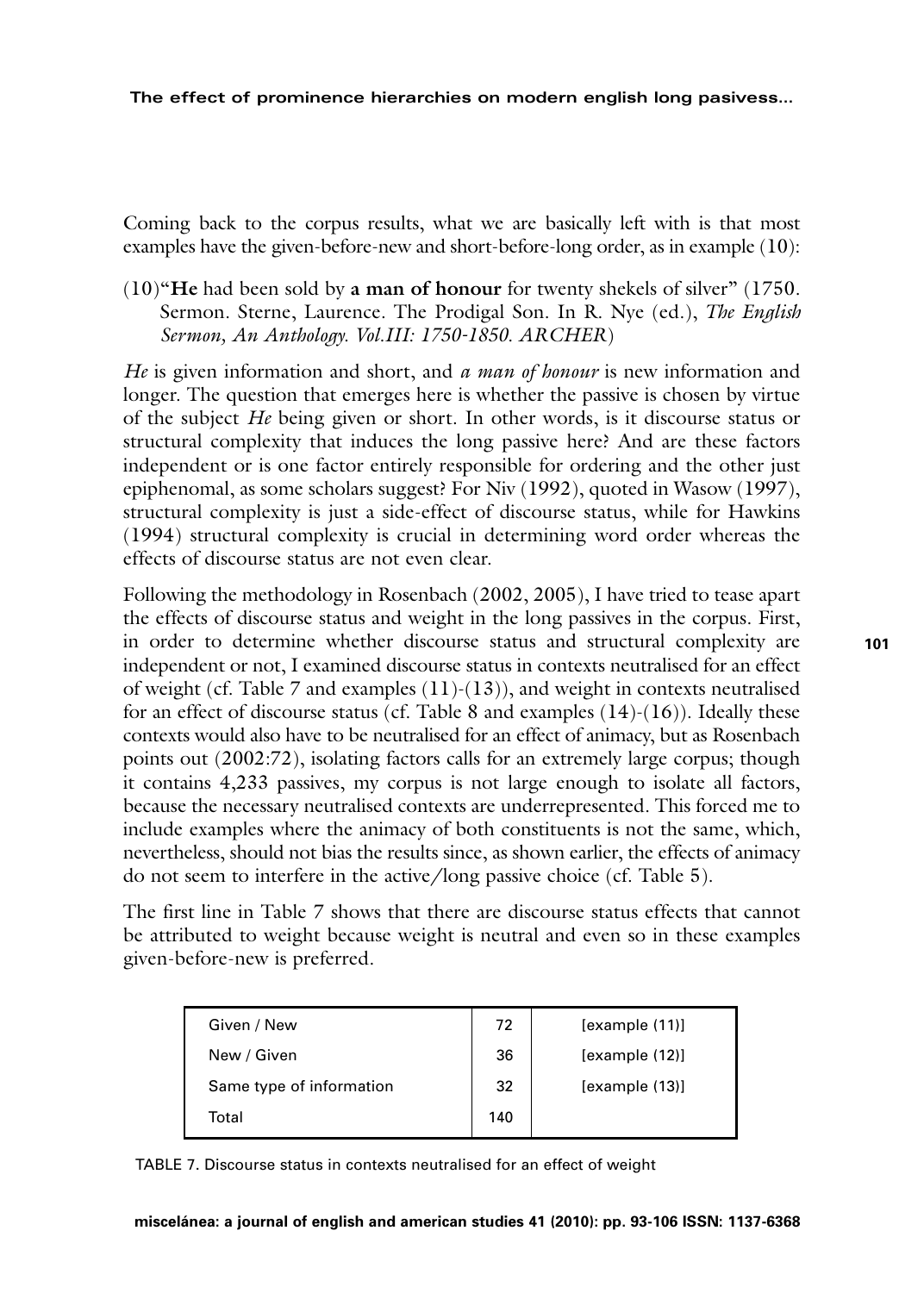#### **Elena Seoane**

- (11)"**it** is cemented by **shellac** at the upper end to a piece of glass rod a little smaller in diameter than the bore of the tube, and drawn out to a point, as shown". (1875. Science. Crookes, William. "On repulsion resulting from radiation". *Philosophical Transactions.* Vol. 165 +*ARCHER*).
- (12)"I will set downe **two conclusions** to bee wrought by **those tables**". (1597. Science. Blundevile. "A Briefe description of the tables of the three speciall right lines belonging to a circle, called signes, lines tangent, and lines secant". *HC*).
- (13)"It must be owned, the wise men of old, who followed the light of nature, saw even by that light, that **the soul of man** was debased, and borne downwards, contrary to its natural bent, by **carnal and terrene objects**" (1650-1750. Sermons. Attenbury, Francis. On the Martyrdom of King Charles I. In C. H. Sisson (ed.) *The English Sermon, an Anthology.* Vol II. *ARCHER*).

Similarly, the first line in Table 8 shows that there are weight effects that cannot be attributed to discourse status because the discourse status is the same in subject and agent.

| Given / New                | 72 | [example(11)]  |
|----------------------------|----|----------------|
| Subject shorter than agent | 39 | [example (14)] |
| Subject longer than agent  | 5  | [example (15)] |
| Same length                | 32 | [example (16)] |
| Total                      | 76 |                |

TABLE 8. Weight in contexts neutralised for an effect of discourse status

- (14)"and we therefore think that a **description and discussion of our own researches** may be usefully preceded by **a short account of the labours of the previous investigators of this subject and of the grounds upon which their conclusions were based"***.* (1874. Science. Noble, Captain*. Research on explosives – Fired gunpowder. Philosophical Transactions*. Vol. 165. *ARCHER*).
- (15)"yet shall **the endeavours of christian men for propagating the gospel of Christ** be forestalled by **any suppositions or conjectures** whatsoever?" (1700. Sermons. *Gospel in Foreign Parts.* In C.H. Sisson (ed.), *The English Sermon,* vol. II: 1650-1750. *ARCHER*).
- (16)"**Moyses** was made by **god"***.* (1500-1570. Sermons. In J.E.B. Mayor (ed.). *Sermons by John Fisher, Bishop of Rochester.* Part I. *Early English Text Society*, E.S. 27. *HC*).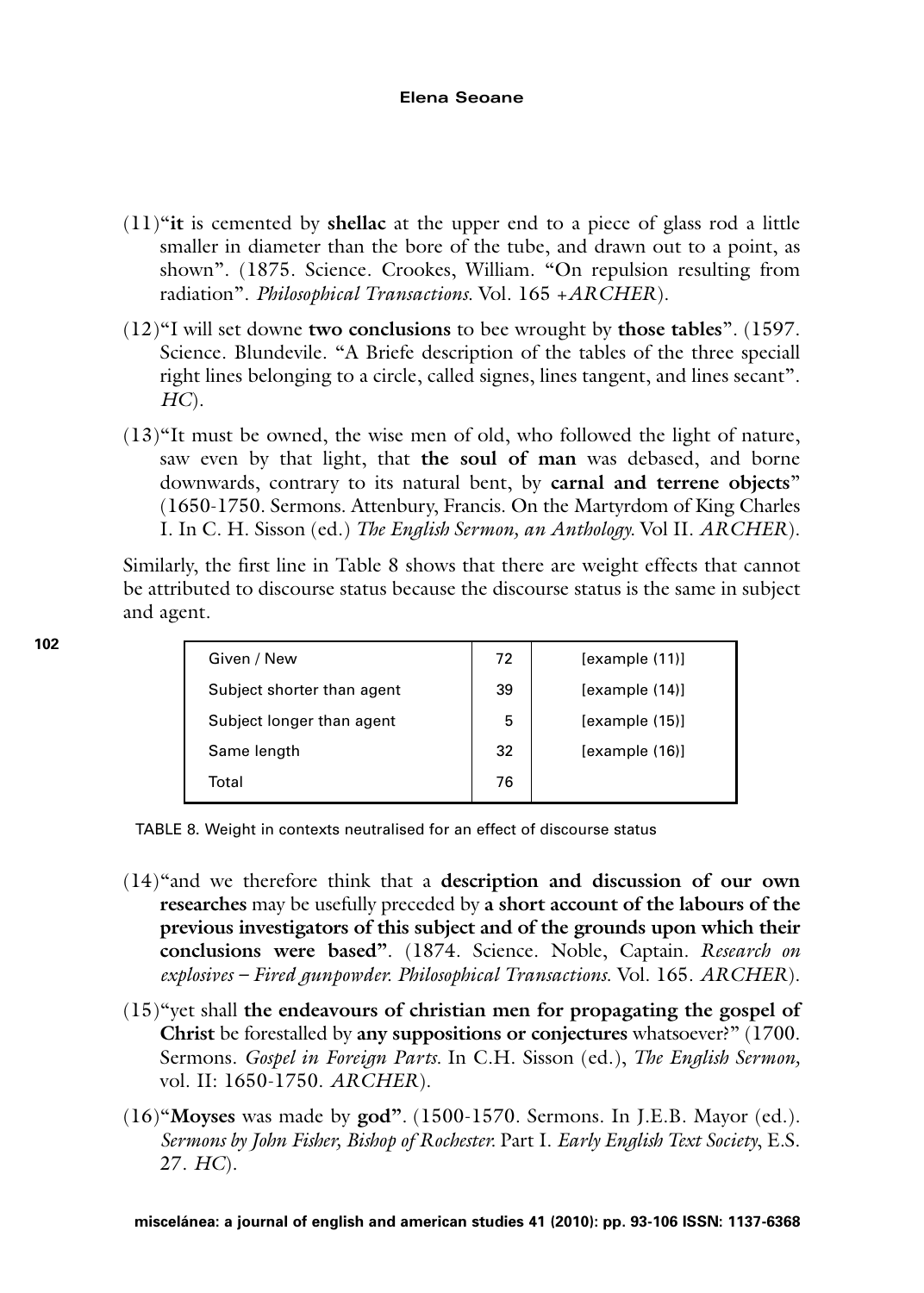**The effect of prominence hierarchies on modern english long pasivess…**

These results clearly indicate that, despite the interrelation between weight and discourse status, whereby short elements tend to convey given information and long elements tend to convey new information, weight and discourse status are independent factors, neither of them being an epiphenomenon of the other. In order to evaluate their relative importance we need to examine contexts where discourse status and length do not go together, that is, contexts with short/newbefore-long/given order and long/given-before-short/new order, as shown in Table 9 and illustrated in examples (17) and (18).

Subject shorter than agent, new / given information 9 [example (17)] Weight: 3.8 Subject longer than agent, given / new information 15 [example (18)] Weight: 3.2

TABLE 9. Contexts where givenness and heaviness do not go together

- (17)"To the end that **an Accompt** may bee taken by **the said Master and Wardens or theire Deputy or Deputies thereof**" (1695. Law. QE3\_STA\_LAW\_STAT7. *HC*).
- (18)"**The Small Comet which was see in these Parts of Europe, in the Months of October, November, and December, 1723** was first observed in England by **Dr. Halley**, on Octob. 9. between 7 and 8 of the Clock in the Evening" (1724. Science. Bradley, Rev. Observations upon the comet, … *Philosophical Transactions* 33:41-49. *ARCHER*)

Unfortunately, only 22 passives were found where discourse status and length do not go together. If we are to judge by these findings, long passives with given/new info despite the long/short structure are predominant, which would indicate that discourse status is more important than weight in determining the use of long passives.

At this point we must remember that both factors, discourse status and structural weight, are scalar concepts, even if I have been using the dichotomies given/new and short/long. As predicted by Arnold et al. (2000), the impact of each factor depends on the strength of competing factors in such a way that the effect of weight will depend on how strong givenness is, understood as the degree of the recency of mention, and the effect of discourse status will depend on the strength of weight. One of the advantages of measuring weight as length, as is the case in this study, is that we can treat weight as a graded concept. In the first case presented in Table 9, where weight is more powerful, the average measure is 3.8, that is, the agent is 3.8 words longer than the subject on average. In the second case, where discourse status is more powerful, the difference is lower, only 3.2 words. This would indicate that probably givenness is overruled by weight when the weight difference between the subject and agent reaches a certain level.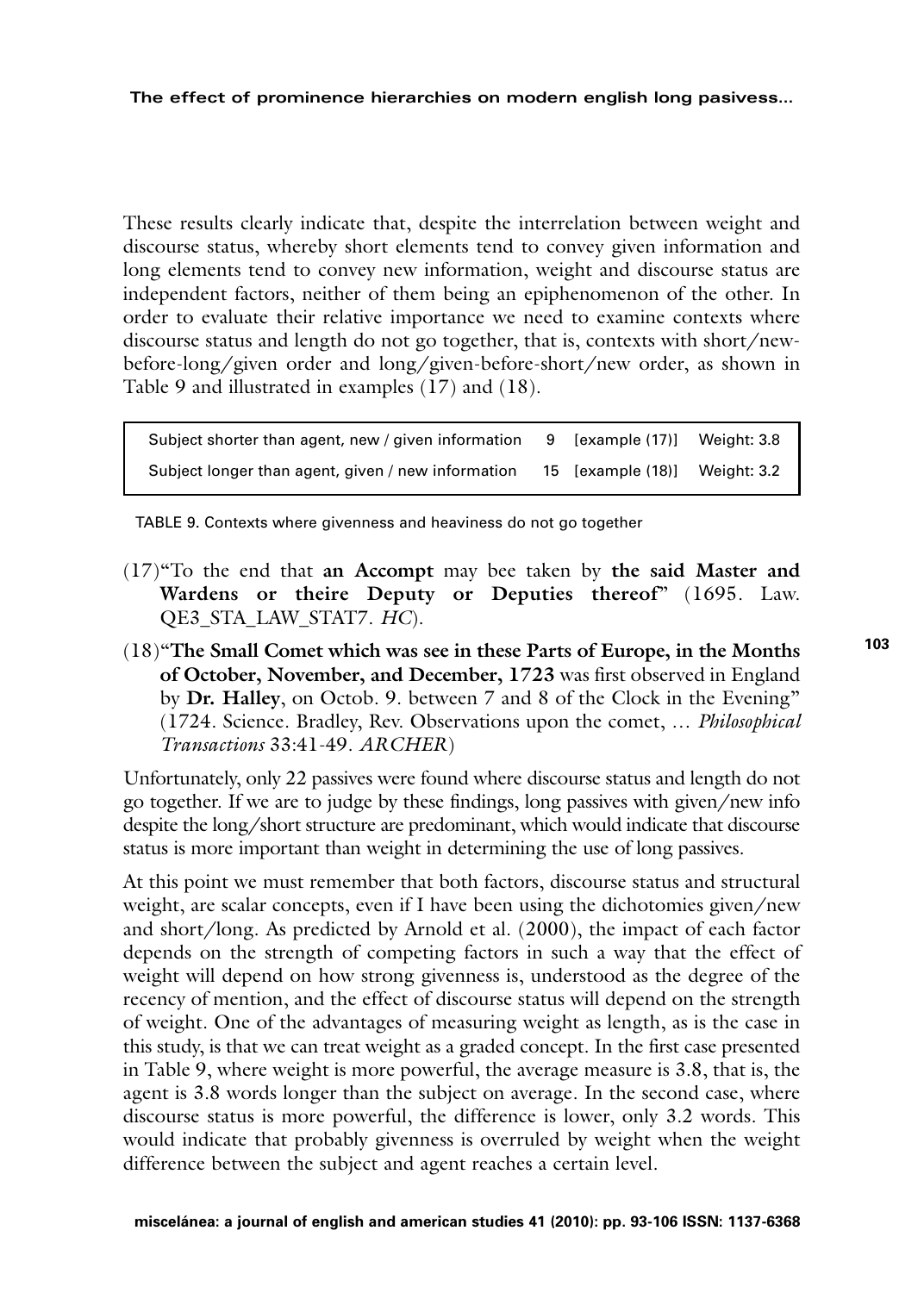## **4. Conclusions**

This paper has identified the crosslinguistic factors which determine the choice of long passives over actives as word-order rearranging devices in Modern English, namely discourse status, definiteness and weight. Contrary to what the animacy hierarchy predicts, passives in the corpus contravene the crosslinguistic tendency to promote human referents to initial topic position at the expense of non-human agents, an intriguing result which is analysed in depth elsewhere (cf. Seoane, 2009). Most essential is the role of weight and discourse status, two factors which are highly correlated but have proved to be independent of one another when it comes to determining word order via long passives. A preliminary test for their relevance has shown that discourse status seems to be more prominent than weight in the choice of long passives, and that the effects of discourse status depend on the strength of structural weight.

# **Notes**

<sup>1</sup> Thanks are due to the following institutions for generous financial support: the Spanish Ministry of Science and Innovation and European Regional Development Fund (grant no. HUM2007-60706/FILO); Autonomous Government of Galicia (Directorate General of Scientific and Technological Promotion, grant no. 2008/-047; Directorate General for Research, Development and Innovation, INCITE grant no. 08PXIB204016PR).

<sup>2</sup> In Seoane (2006: 372-373) two factors are identified for the association between formal texts and long passives. Firstly, the fact that formal texts tend to be informative, and long passives help reflect a stronger rheme-focus structure in informative writing (Kennedy 2001: 41). Secondly, formal texts tend to have a prototypically written style, where given information is not elided but repeated and must, therefore, be integrated in clause structure: in contexts where the patient is given information the passive will be resorted to.

<sup>3</sup> These hierarchies can only be applied to nominal constituents, and for this reason I had to exclude two long passives from Science and 30 from Law. I have also excluded examples where the agent precedes the subject.

<sup>4</sup> Seoane (2009) shows that the allegedly universal connection between subject and animacy is mediated by the semantic role of agent, so that if the subject is not the agent, the connection ceases to apply. The theoretical import of this is twofold. Firstly, the assignment of the effects of animacy is neither the assignment of syntactic functions nor the linearization of constituents, as is widely believed, but rather the assignment of semantic roles exclusively. Secondly, the animacy hierarchy should be excluded from those prominence hierarchies which successfully predict what noun phrases occupy initial topic position, since its predictions —at least for passives— do not hold.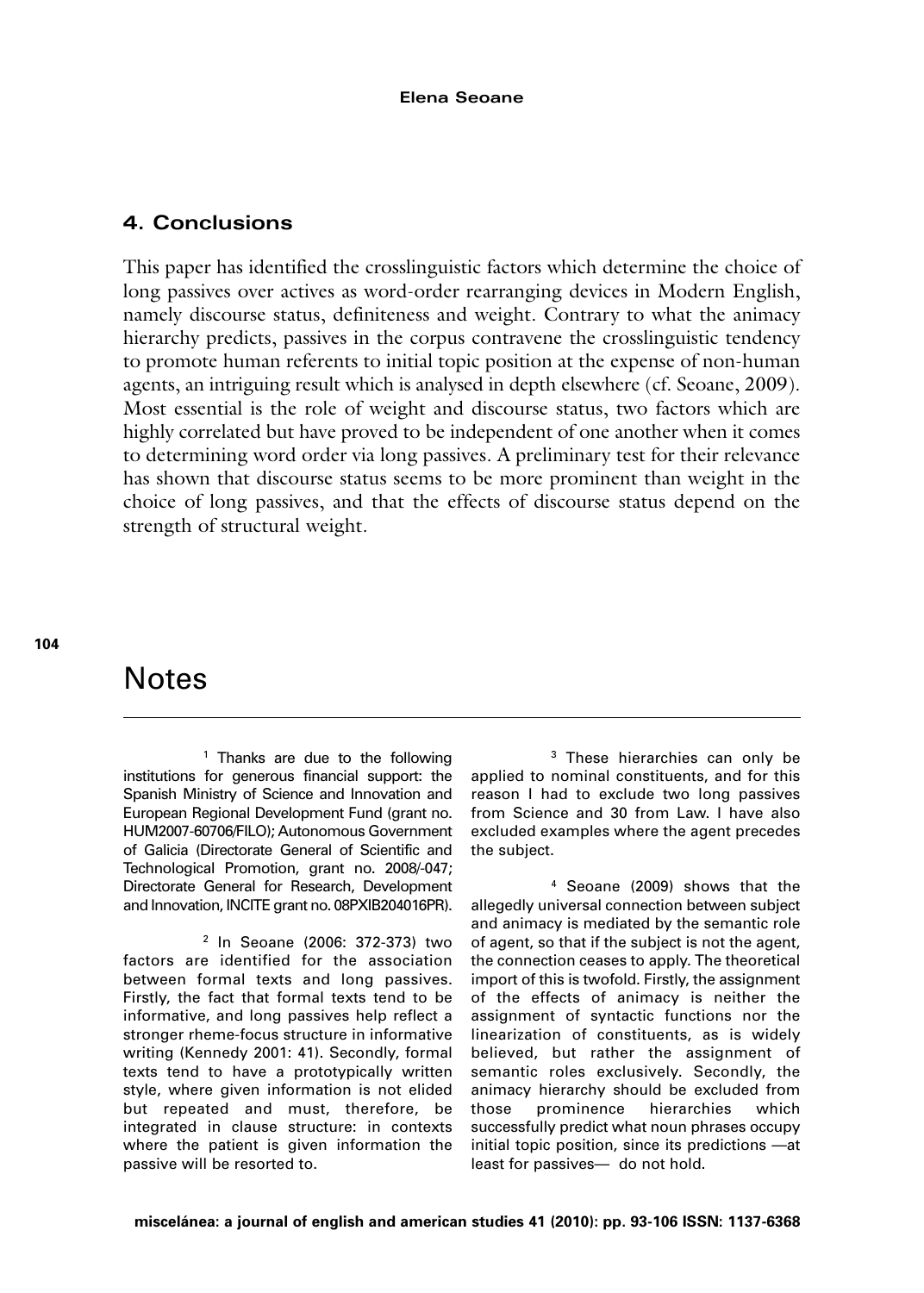# Works cited

ALTENBERG, Bengt. 1982. The Genitive vs. the of-Constructions: A Study of syntactic variation in 17<sup>th</sup> century English. Malmö: CWK Gleerup.

ARNOLD, Jennifer E., Thomas WASOW, Anthony LOSONGCO and Ryan GINSTROM. 2000. "Heaviness vs. Newness: The effects of structural complexity and discourse status on constituent ordering". Language 76/1: 28-55.

BIBER, Douglas, Edward FINEGAN and Dwight ATKINSON. 1994. "ARCHER and its Challenges: Compiling and exploring A Representative Corpus of Historical English Registers". In Fries, Udo, Gunnel Tottie and P. Schneider (eds.) Creating and Using English Language Corpora. Amsterdam: Rodopi: 1-14.

BIRNER, Betty J. and Gregory WARD. 1998. Information Status and Noncanonical Word Order in English (Studies in Language Companion Series, 40). Amsterdam and Philadelphia: John Benjamins.

BRESNAN, Joan, Shipra DINGARE and Chris MANNING. 2001. "Soft Constraints mirror Hard Constraints: Voice and person in English and Lummi". In Butt, Miriam and Tracy H. King (eds.) Proceedings of the LFG01 Conference. Stanford: CSLI Publications. Draft on-line, Stanford University: http://csli-publications. stanford.edu/.

CHAFE, Wallace L. 1994. Discourse, Consciousness and Time. Chicago and London: University of Chicago Press.

COMRIE, Bernard. (1981), 1989. Language Universals and Linguistic Typology. Oxford: Blackwell.

HAWKINS, John A. 1994. A Performance Theory of Order and Constituency. Cambridge: Cambridge University Press.

—. 2004. Efficiency and Complexity in Grammars. Oxford: Oxford University Press.

KENNEDY, Graeme. 2001. "The distribution of agent making and finiteness as possible contributors to the difficulty of passive voice structures". In Aijmer, Karen (ed.) A wealth of English Studies in honour of Göran Kjellmer (Gothenberg studies in English, 81). Göteborg: Acta Universitatis Gothoburgensis: 39-46.

KISS, Katalin É. 1998. "Discourse-Configurationality in the Languages of Europe". In Siewierska, Anna (ed.) Constituent Order in the Languages of Europe. Berlin and New York: Mouton de Gruyter: 681-727.

KUNO, Susumu and Etsuko KABURAKI. 1977. "Empathy and Syntax". Linguistic Enquiry, 8: 627-673.

KYTÖ, Merja. (1991), 1993. Manual to the Diachronic Part of the Helsinki Corpus of English texts. Helsinki: Department of English.

LAMBRECHT, Knud. 1994. Information Structure and Sentence Form. Topic, Focus and the Mental Representations of Discourse Referents. Cambridge: Cambridge University Press.

N<sub>IV</sub>, Michael. 1992. "Right Association Revisited". Paper presented at the 30<sup>th</sup> Annual Meeting of the Association for Computational Linguistics. Newark, Delaware. June 28-July 02, 1992.

PRINCE, Ellen F. 1992. "The ZPG Letter: Subject, Definiteness and Information-Status". In Thompson, Sandra A. and William C. Mann (eds.) Discourse Description: Diverse analyses of a fund raising text. Amsterdam and Philadelphia: John Benjamins: 295-325.

QUIRK, Randolph, Sidney GREENBAUM, Geoffrey LEECH and Jan SVARTVIK. 1972. A Grammar of Contemporary English. London: Longman.

ROSENBACH, Anette. 2002. Genitive Variation in English. Conceptual factors in Synchronic and Diachronic Studies (Topics in English Linguistics, 42). Berlin and New York: Mouton de Gruyter.